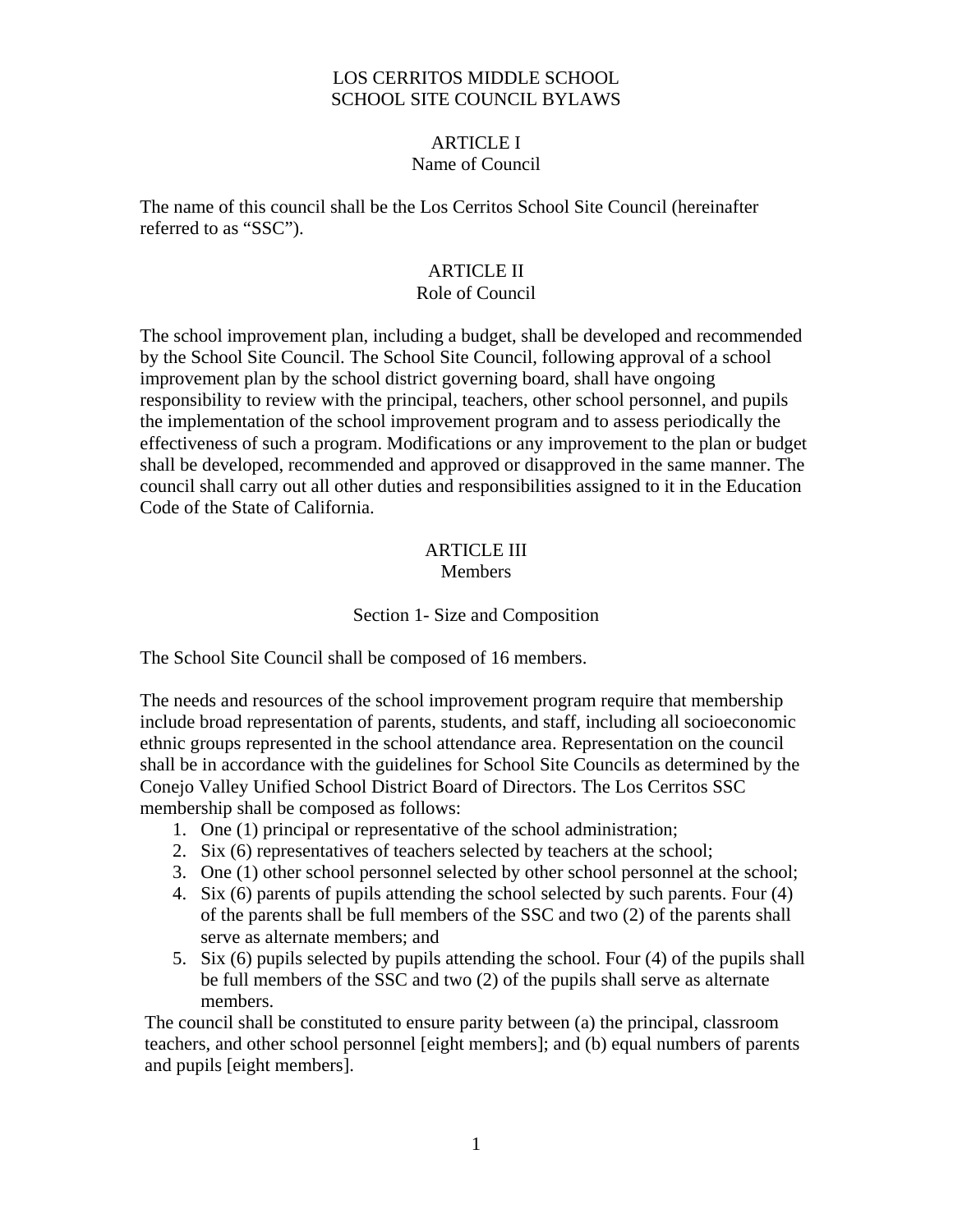Classroom teachers shall constitute the majority of those persons representing school staff.

Council members representing parents and/or community members may be employees of the school district but may not serve as a parent representative at the site of employment.

#### Section 2- Term of Office

All members of the council shall serve for a two-year term with the exception of student representatives. Students shall serve up to three years. However, in order to achieve staggered membership, one-half, or the nearest approximation thereof, of the members representing parents or community members and one-half, or the nearest approximation thereof, of the members representing teachers and other school personnel (except the principal) shall serve for a one-year term only during the first year of the council's existence. After the first year of the council's existence, all terms shall be two years in length.

## Section 3- Voting Rights

Each member shall be entitled to one vote and may cast that vote on each matter submitted to a vote of the council. The elected alternate(s) shall vote in the absence of the representative(s). Absentee ballots shall not be permitted.

## Section 4- Termination of Membership

A member shall no longer hold membership should he or she cease to be a resident of the area or no longer meets the membership requirements under which he or she was elected; e.g., a parent becomes employed by the district at the school. Any member who has three consecutive unexcused absences from regular meetings shall have their membership automatically terminated. The council, by affirmative vote of two-thirds of all the members, can suspend or expel a member.

#### Section 5- Transfer of Membership

Membership in the SSC is not transferable or assignable.

#### Section 6- Resignation

Any member may resign by filing a written resignation with the SSC Chairperson.

#### Section 7- Vacancy

Any vacancy on the council shall be filled for the remainder of the school year by appointment by the chairperson. If the unexpired term is for another full year thereafter, the term for that year shall be filled by the regular selection process.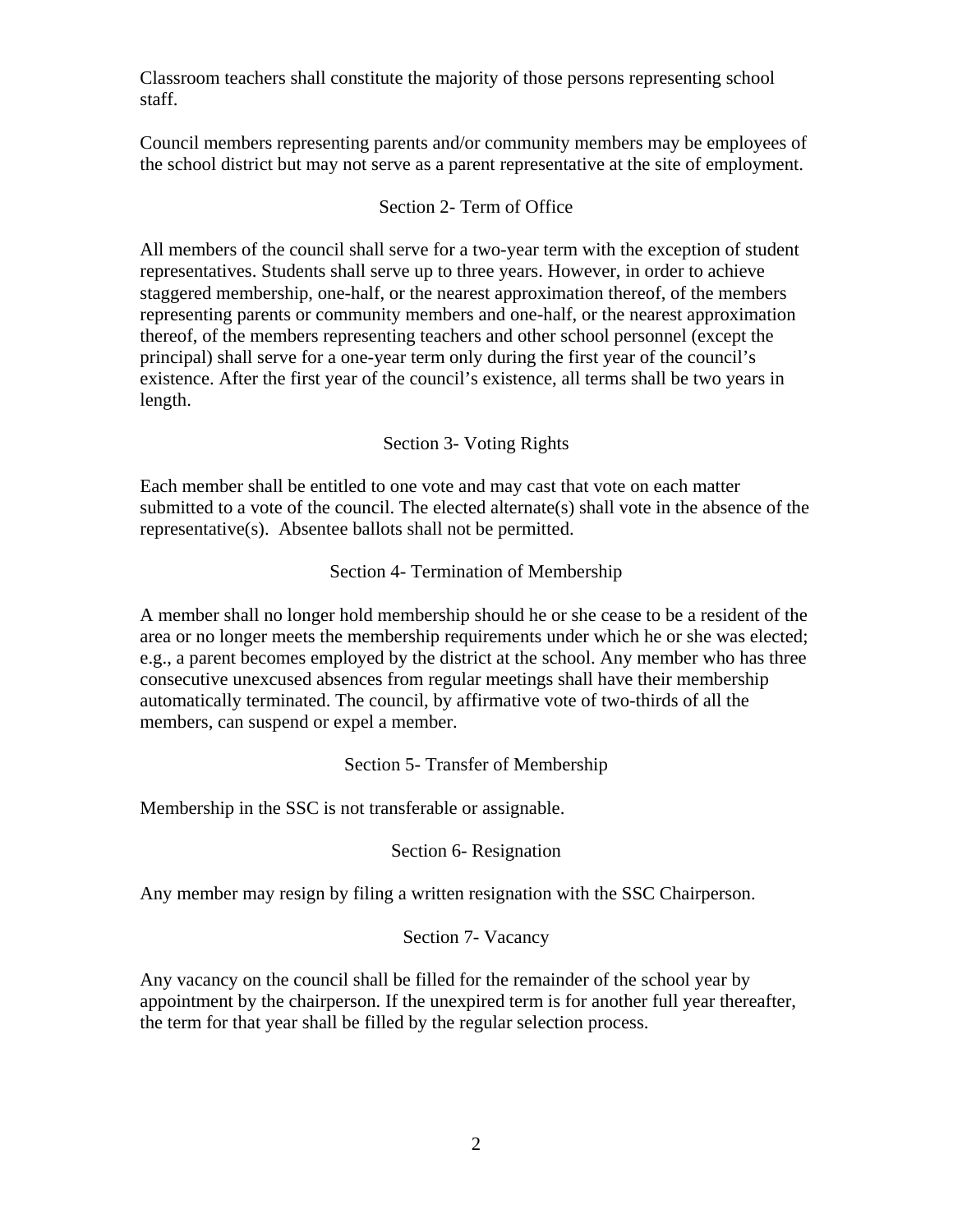#### ARTICLE IV Officers

#### Section 1- Officers

The officers of the SSC shall be a chairperson, vice-chairperson, secretary, and such other officers as the council may deem desirable.

## Section 2- Election and Term of Office

The officers of the SSC shall be elected annually and shall serve for one year or until each successor has been elected.

#### Section 3- Removal

Any officers may be removed by a two-thirds vote of all members of the SSC whenever, in the judgment of the council, the best interests of the council would be served.

#### Section 4- Vacancy

A vacancy in any office because of death, resignation, removal, disqualification, or otherwise shall, by special election, be filled by the SSC for the unexpired portion of the term.

#### Section 5- Chairperson

The chairperson shall preside at all meetings of the SSC and may sign all letters, reports, and other communications of the SSC. In addition, the chairperson shall perform all duties incident to the office of chairperson and such other duties as may be prescribed by the SSC from time to time.

#### Section 6- Vice-Chairperson

The duties of the vice-chairperson shall be to represent the chairperson in assigned duties and to substitute for the chairperson during his or her absence, and the vice-chairperson shall perform such other duties as from time to time may be assigned by the chairperson or by the SSC.

#### Section 7- Secretary

The secretary shall keep the minutes of the meetings, both regular and special, of the SSC and shall promptly transmit to each of the members, to the school district, and to such other persons as the SSC may deem, true and correct copies of the minutes of such meetings; see that all notices are duly given in accordance with the provision of these bylaws; be custodian of the SSC records; keep register of the address and telephone number and email address of each member of the SSC which shall be furnished to the secretary by such member, and in general, perform all duties incident to the office of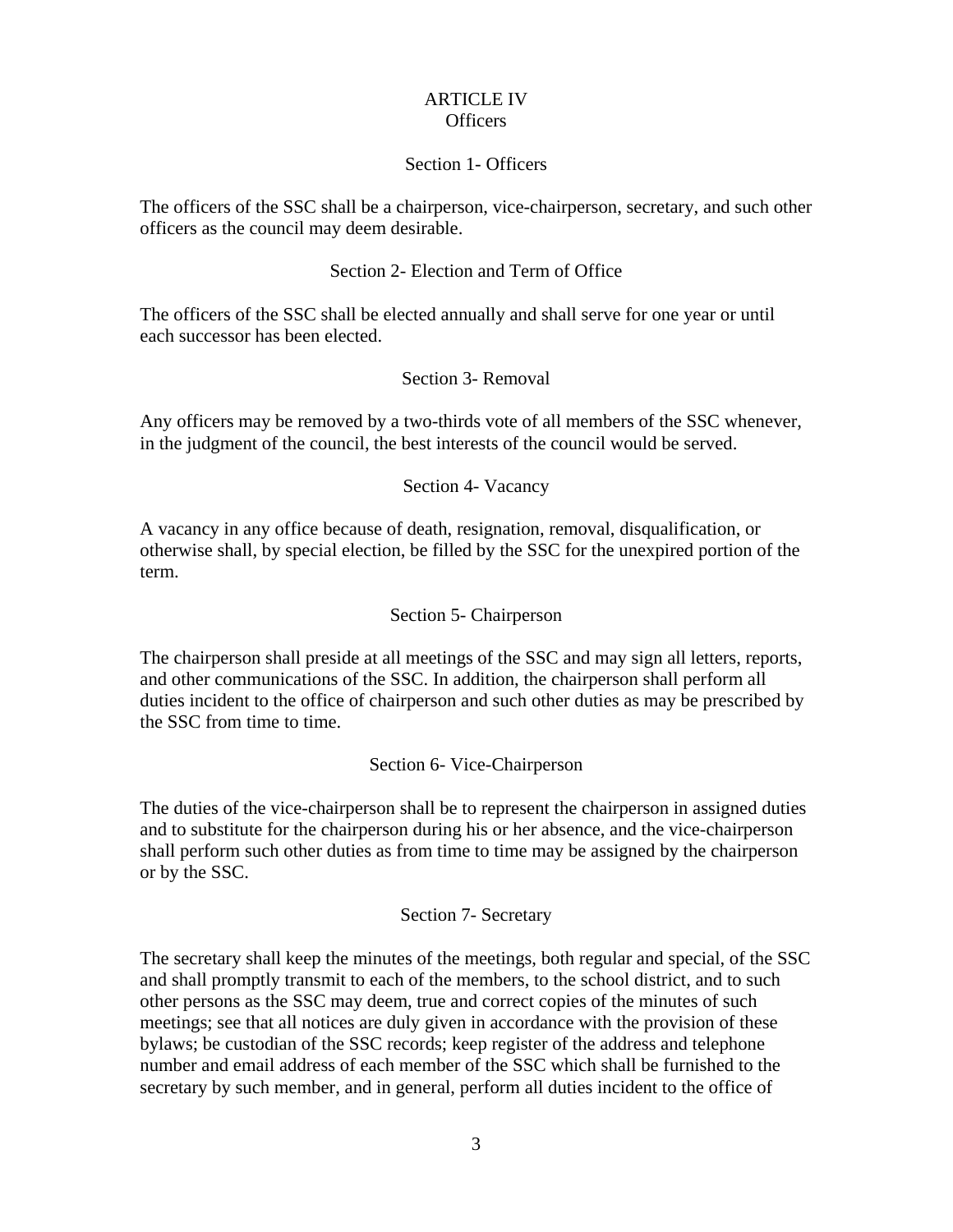secretary and such other duties as from time to time may be assigned to the office by the chairperson or by the SSC.

#### ARTICLE V **Committees**

## Section 1- Standing and Special Committees

The SSC may from time to time establish and abolish such standing or special committees as it may desire. No standing or special committee may exercise the authority of the SSC.

## Section 2- Membership

Unless otherwise determined by the SSC in its decision to establish a committee, the chairperson of the SSC shall appoint members of the various committees.

## Section 3- Term of Office

Each member of a committee shall continue as such for the term of his or her appointment and until his or her successor is appointed, unless the committee shall be sooner terminated or abolished, or unless such member shall cease to qualify as a member thereof.

Section 4- Rules

Each committee may adopt rules for its own government not inconsistent with these bylaws or with rules adopted by the SSC or with policies of the governing board.

#### Section 5- Quorum

Unless otherwise provided in the decision of the SSC designating a committee, a majority of the committee shall constitute a quorum, and the act of a majority of the members present at a meeting at which a quorum is present shall be the act of the committee.

#### Section 6- Vacancy

A vacancy in the membership of any committee may be filled by an appointment made in the same manner as provided in the case of the original appointment.